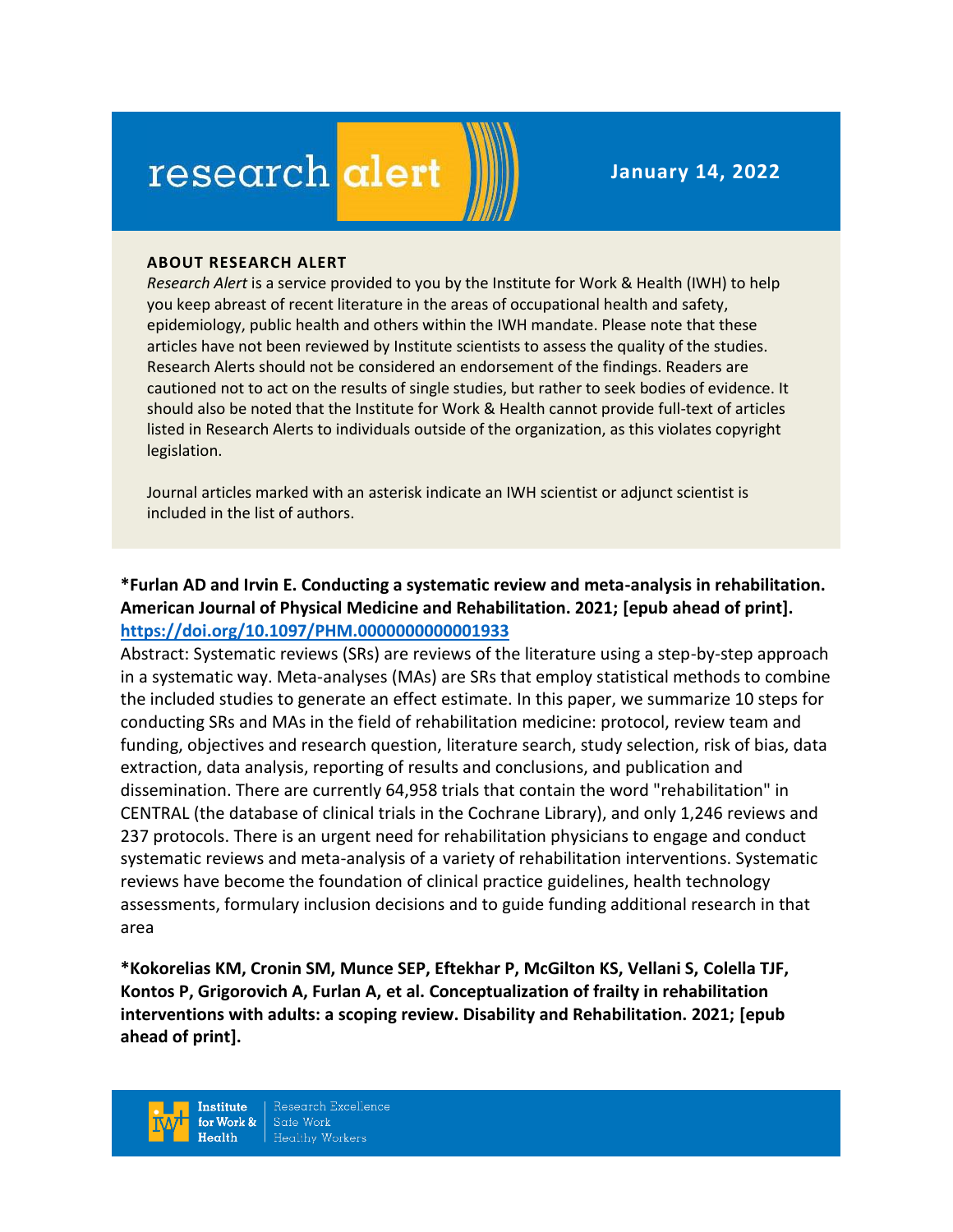#### **<https://doi.org/10.1080/09638288.2021.2012844>**

Abstract: Purpose: We aimed to synthesize the literature that considered frailty in the evaluation of rehabilitation interventions for adults (aged =18) by answering: (1) how is frailty defined in rehabilitation intervention research?; (2) how is frailty operationalized in rehabilitation intervention research?; (3) what are the characteristics of rehabilitation interventions for frail adults and what frailty related outcomes are assessed? Materials and methods: A scoping review was conducted. Data were analyzed using descriptive statistics and qualitative content analysis. Results: 53 articles met the inclusion criteria. Most studies were conducted in Europe and involved randomized control trials. The included studies reported on rehabilitation interventions that only included individuals aged 50 or older. Thirteen studies used Fried's definition of frailty, but most (n = 27) did not use any definition. Many studies did not differentiate between the conceptualization (e.g., definition) and operationalization (e.g., use of inclusion/exclusion criteria, outcome measures) of frailty. Most interventions focused on exercise. Instrumental activities of daily living reported most frequently as outcomes (n = 11).Conclusions: There is an absence of consistent definitions of frailty in rehabilitation interventions and current definitions tend to focus on physical functioning. The authors suggest rehabilitation researchers consider an expanded definition of frailty informed by the International Classification of Functioning, Disability and Health framework. IMPLICATIONS FOR REHABILITATION Rehabilitation professionals should use an expanded definition of frailty, informed by the International Classification of Functioning, Disability and Health framework, should include physical, mental, personal, environmental, and social factors to decrease, delay, or prevent frailty in adults. Rehabilitation professionals should consider a broader operationalization of frailty that is not dependent on age and physical functioning. Rehabilitation professionals that consider a broader conceptualization of frailty should tailor interventions to the specific needs of frail adults.

#### **\*Nadalin V, Mustard C, and Smith PM. The impact of adverse employment and working conditions on the risk of workplace injury in Canada. Safety and Health at Work. 2021; 12(4):471-478.**

#### **<https://doi.org/10.1016/j.shaw.2021.07.002> [open access]**

Abstract: BACKGROUND: Employment standards (ES) include having a regular payday, regular breaks, the right to paid sick or vacation time, and paid wages. Inadequate ES contribute to the labour market vulnerability of workers; however, they are not typically considered to be risk factors for workplace injury. In a sample of Canadian workers, we examine the risk of injury associated with inadequate ES, independent of, and combined with inadequate workplace protections from workplace hazards. METHODS: Data from 2,803 adults working 15 hours or more/week in workplaces with at least five employees were analysed. We explored associations between exposure to workplace hazards with inadequate protections [termed occupational health and safety (OHS) vulnerability] and inadequate ES on workplace injury (physical or mental injury; injury requiring time off). Additive interaction models were used to examine the independent and combined effects of these exposures. RESULTS:

**Institute** for Work &  $Health$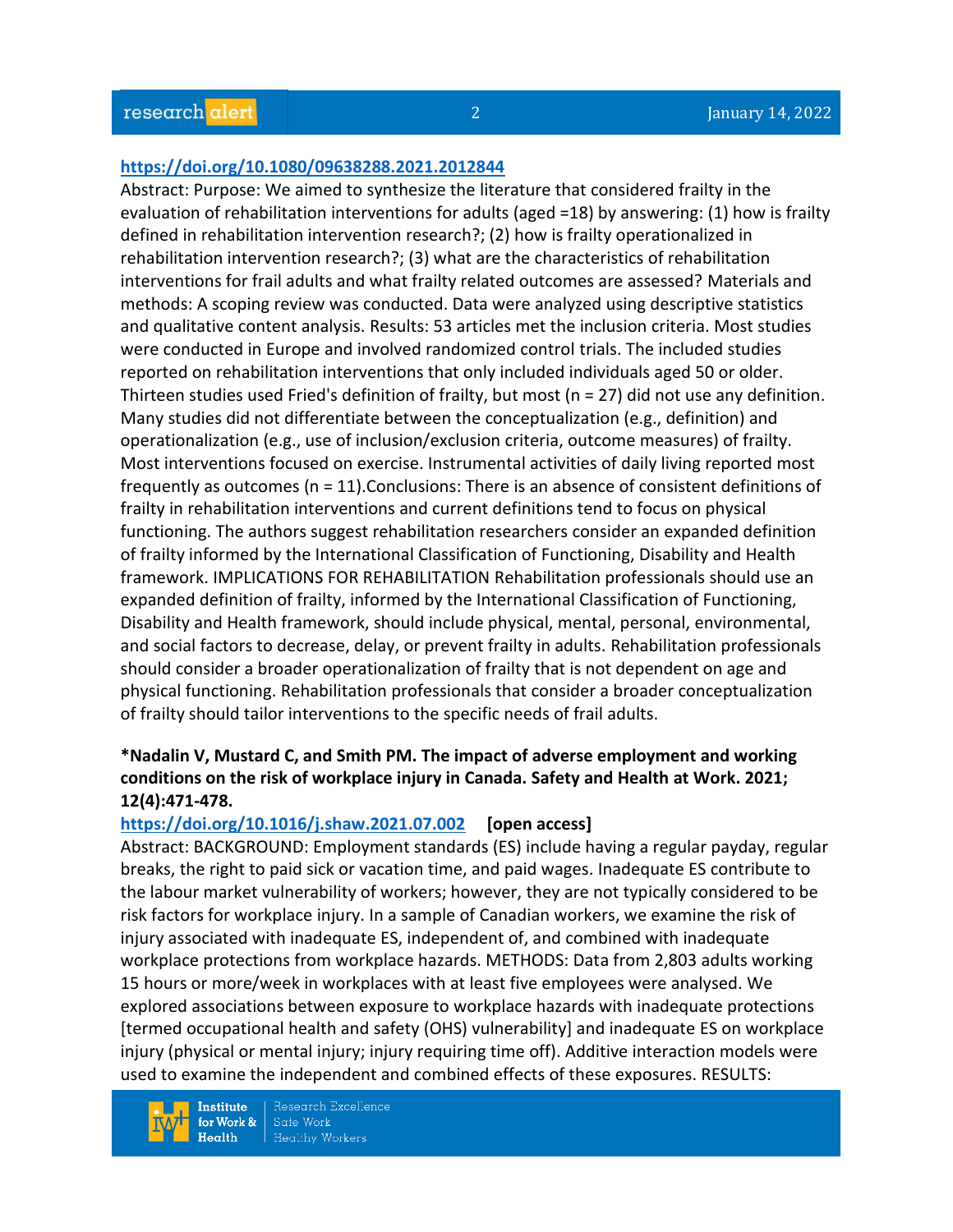Occupational health and safety vulnerability and inadequate ES were independently associated with increased injury outcomes. Adjusted models showed an additive relationship for all injury outcomes between OHS vulnerability and inadequate ES. Statistically significant superadditive relationships were observed for physical injury risk with policy and procedure vulnerability plus inadequate ES [synergy index (S) 1.50, 95% CI: 1.13-2.00] and for overall OHS vulnerability plus inadequate ES (S 1.53, 95% CI: 1.16-2.02), suggesting a combined effect greater than independent effects. CONCLUSION: Occupational health and safety vulnerability and inadequate ES are independently associated with workplace injury. For certain injury outcomes, the combined effect of OHS vulnerability and inadequate ES is greater than the independent effects of each individual exposure

#### **Angelini A and Silvestri S. Asbestos removal acceleration for new jobs and fossil fuel use reduction for public health and climate readiness: a contribution to the revival of the Italian economy post-COVID-19. New Solutions. 2022; 31(4):434-440. <https://doi.org/10.1177/10482911211052694>**

Abstract: The Italian economy has been battered by the SARS-CoV-2/COVID-19 pandemic. European Union and Italian government economic recovery funds will provide special economic recovery loans aimed toward energy saving and the consequent reduction of greenhouse gas emissions (GHG) to meet the Paris Agreement climate goals. In, Italy, millions of square meters of asbestos cement (AC) roofing cover industrial and civic buildings. Removal of this asbestos containing material (ACM) would contribute to three pandemic and economic recovery objectives: job creation, reduction of greenhouse gasses (thru energy savings), and public health improvements. Though asbestos was used for its excellent thermal insulation properties, we provide calculations that demonstrate that the cement binding in AC roofing negates the asbestos insulation function. Therefore, replacing AC roofing with roofs made with alternative materials with better thermal transmission coefficients can contribute significantly to energy savings, reduce the risk of asbestos-related morbidity and mortality, and establish substantial economic activity

# **Assuncao A, Moniz-Pereira V, Fujao C, Bernardes S, Veloso AP, and Carnide F. Predictive factors of short-term related musculoskeletal pain in the automotive industry. International Journal of Environmental Research and Public Health. 2021; 18(24):13062. <https://doi.org/10.3390/ijerph182413062> [open access]**

Abstract: To determine the short-term associations between biomechanical risk factors and musculoskeletal symptoms in the upper limbs and low back in an automotive company, a longitudinal study with a follow-up of 4 days was conducted in a sample of 228 workers of the assembly and paint areas. Data were analyzed using generalized estimating equations, calculating the crude and adjusted model for age, sex, seniority, and intensity of pain at baseline. The interactions found were the same for both models. Workers were divided in low-risk and high-risk group for posture, force, exposure, percentage of cycle time with the arm at/above shoulder level, and with the trunk flexed or/and strongly flexed. The predictive

**Institute** for Work &  $Health$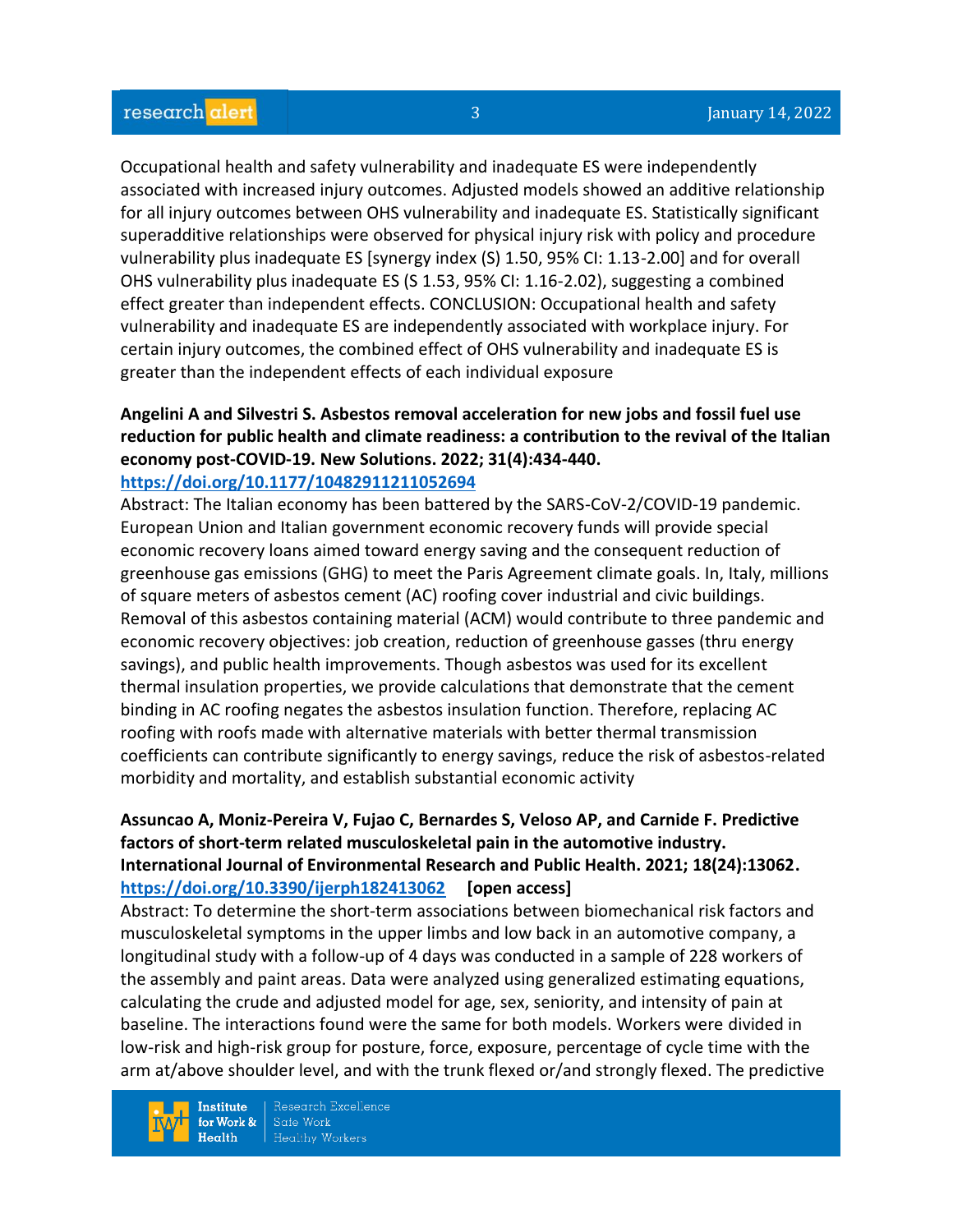factors showed by time × group effect were found between pain intensity on the left shoulder for posture ( $\beta$  = 0.221, p < 0.001), percentage of time with the trunk flexed ( $\beta$  = 0.136, p = 0.030) and overall exposure ( $\beta$  = 0.140, p = 0.013). A time × group interactions were observed, namely between neck pain and posture ( $\beta$  = 0.218, p = 0.005) and right wrist and force ( $\beta$  = 0.107,  $p$  = 0.044). Workers in the high-risk group were more prone to report unfavorable effects on their self-reported musculoskeletal pain, across a workweek when exposed to specific risk factor, being posture important to neck, right wrist and left shoulder pain.

# **Bratsberg B, Rogeberg O, and Skirbekk V. Technology-induced job loss risk, disability and all-cause mortality in Norway. Occupational and Environmental Medicine. 2022; 79(1):32- 37.**

# **<https://doi.org/10.1136/oemed-2021-107598> [open access]**

Abstract: BACKGROUND: Ongoing shifts in economic structure from automation and globalisation can affect employment and mortality, yet these relations are not well described. OBJECTIVE: We assess whether long-term employment and health outcomes relate systematically to structural change in the labour market, using the occupational Routine Task Intensity (RTI) score as indicator of exposure is to risks of outsourcing and technologyinduced job loss. METHODS: Using a cohort design and administrative data with national population coverage, we categorise all Norwegian employees in 2003 by the RTI score of their occupation and examine how this score correlates with employment and health outcomes measured in 2018 and 2019. The study sample counts 416 003 men and 376 413 women aged 33-52 in 2003. RESULTS: The occupational RTI score at baseline is robustly associated with long-term employment, disability and mortality outcomes. Raw correlations are reduced after adjustment for potential confounders, but associations remain substantial in models controlling for individual covariates and in sibling comparisons. Working in an occupation with RTI score 1 SD above the mean in 2003 is associated with a raised probability of being deceased in 2019 of 0.24 percentage points (95% CI: 0.18 to 0.30) for men and 0.13 percentage points (95% CI: 0.02 to 0.24) for women, corresponding to raised mortality rates of 6.7% and 5.5%. CONCLUSIONS: Individuals in occupations characterised by high routine intensity are less likely to remain employed in the long term, and have higher rates of disability and mortality

# **Davidson SRE, Kamper SJ, Haskins R, Robson E, Gleadhill C, da Silva PV, et al. Exercise interventions for low back pain are poorly reported: a systematic review. Journal of Clinical Epidemiology. 2021; 139:279-286.**

# **<https://doi.org/10.1016/j.jclinepi.2021.05.020> [open access]**

Abstract: OBJECTIVE: To assess the reporting quality of exercise interventions from clinical trials of low back pain (LBP). STUDY DESIGN AND SETTING: We conducted a systematic review to assess the reporting quality of randomised controlled trials (RCTs) that investigated the effectiveness of exercise interventions for patients with LBP. Five online databases and

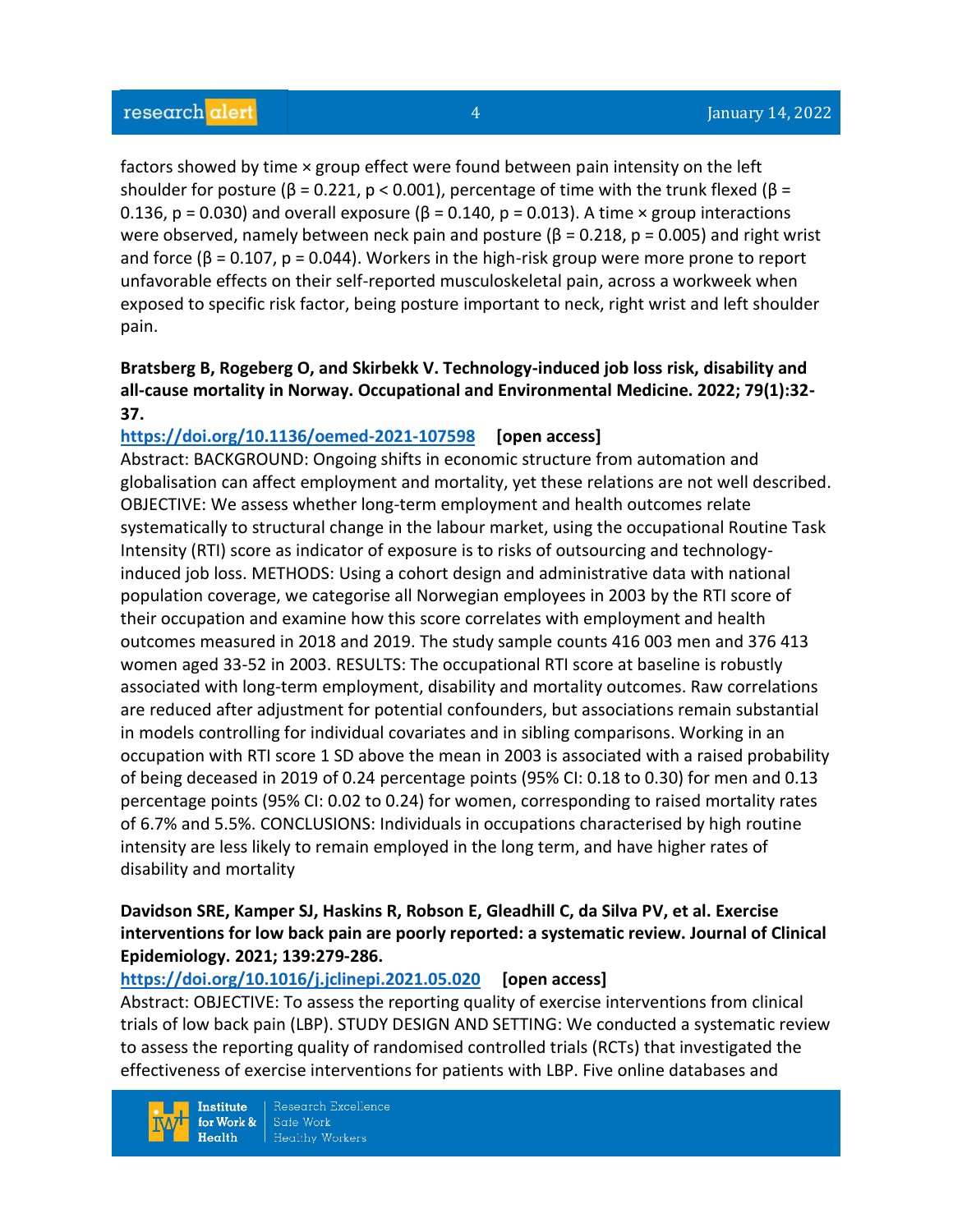Clinical Trial Registries were searched (October 2018). We included RCTs that reported interventions for LBP, containing at least 50% exercise. The Template for Intervention Description and Replication (TIDieR) and the Consensus on Exercise Reporting Template (CERT) reporting checklists were then used to assess quality of reporting. RESULTS: 582 trials were eligible for inclusion. Due to the large number of eligible studies, 100 studies were randomly selected for data extraction and coding with the TIDieR and CERT checklists. The random sample was representative of the 582 eligible trials. The overall completeness of reporting (median (IQR)) of TIDieR items was 59.2% (45.5%-72.7%) and CERT was 33.3% (22.2%-52.6%). CONCLUSIONS: We found poor overall reporting with both checklists, which has not improved over time or since the introduction of the checklists. More dedicated work is required to address poor reporting of exercise interventions in clinical trials

# **Golmohammadi R, Darvishi E, Shafiee MM, Faradmal J, Aliabadi M, and Rodrigues MA. Prediction of occupational exposure limits for noise-induced non-auditory effects. Applied Ergonomics. 2022; 99:103641.**

#### **<https://doi.org/10.1016/j.apergo.2021.103641>**

Abstract: There is a recent trend to place more emphasis on noise non-auditory effects. Despite its implications on health, there is a lack of recommendations for noise in occupational settings. This study aimed to present occupational exposure limits for noiseinduced non-auditory effects in healthy males using empirical exposure-response regression models based on the data of laboratory and field considering the effective variables. To this end, the equivalent noise level was measured and recorded in four working settings including closed offices, open-plan offices, control rooms, and industrial workplaces during a normal working day. They were 65, 68, 73, and 80dB(A), respectively. In the laboratory, 31 healthy males were exposed to five noise conditions (four noisy conditions and one quiet) during 8 h and they were asked to perform the cognitive tests. In the field phase, 124 healthy males were also examined from four working settings in their workstations for 8 h. The psychophysiological parameters of the participants were recorded in both lab and field. The results indicated variations in mental responses at levels above 55dBA, and psychophysiological variations at levels above 70dB(A) in both phases. The findings also showed that the developed regression models could plausibly predict the noise-induced psychophysiological responses during exposure to noise levels; thus, they can be presented the likely exposure limits. Based on the results of the models, the levels <55dB(A) are likelihood of the acoustic comfort limit, and the levels ranged from 55 to 65dB(A) are the acoustic safe limits. The acoustic caution limit is the likelihood of the levels ranged from 65 to 75dB(A). The levels ranged from 75 to 80dB(A) are likely the action levels or control limits, and the occupational exposure limit are the probability of levels> 80dB(A).

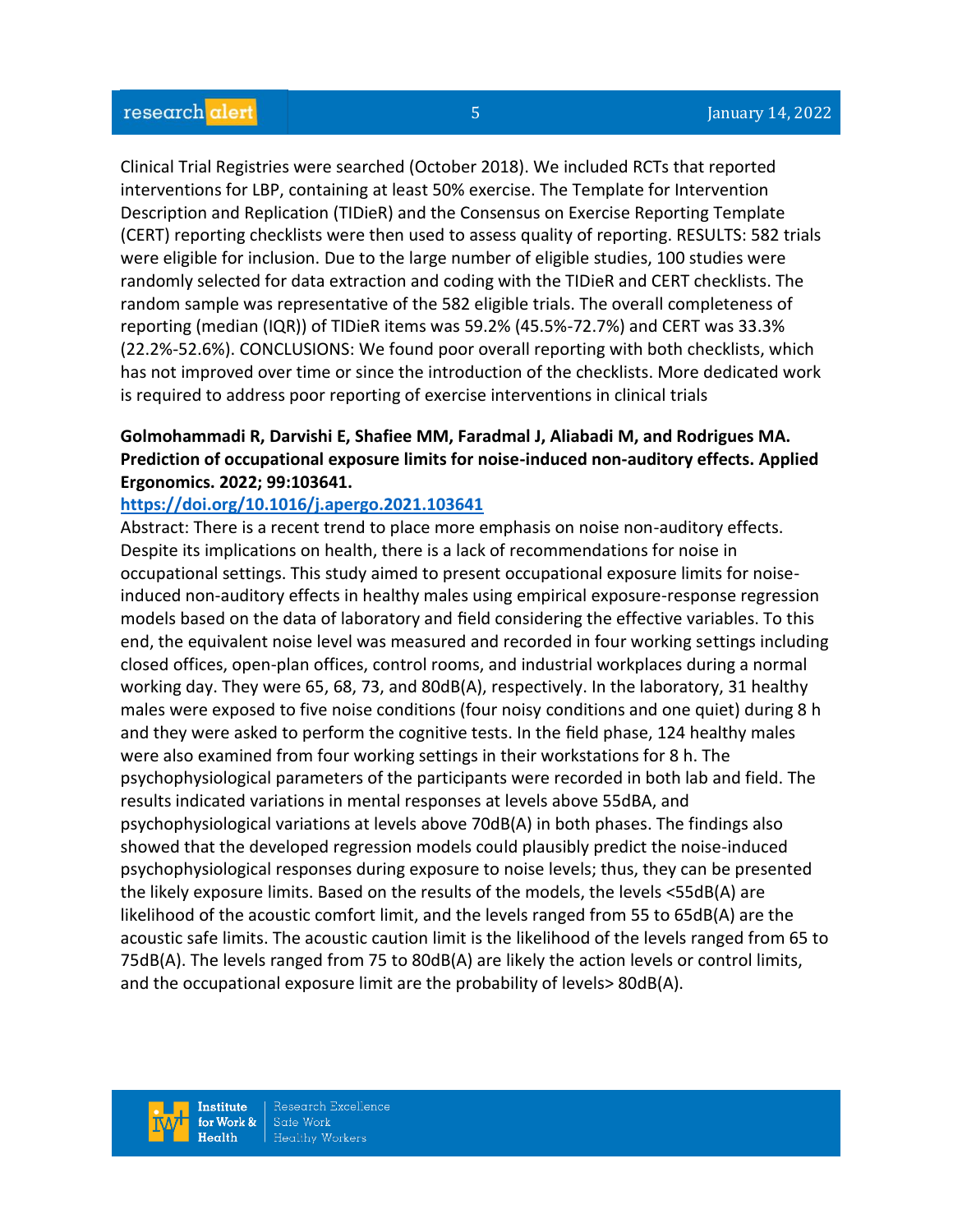### **Goodbrand PT, Deng C, Turner N, Uggerslev KL, Gordon J, Martin K, et al. Exploring safety knowledge sharing among experienced and novice workers. Journal of Safety Research. 2021; 79:125-134.**

#### **<https://doi.org/10.1016/j.jsr.2021.08.013>**

Abstract: INTRODUCTION: This paper investigates how members of a culinary and hospitality arts program generate, share, and learn safety knowledge via social and identity mechanisms. METHOD: We conducted semi-structured interviews with 20 participants of varying roles and experience (i.e., students, culinary instructors, and restaurant chefs) in the culinary and hospitality arts program at a large polytechnic in western Canada. RESULTS: The emergent themes from these interviews indicated that the circulation of safety knowledge relied on the interaction among individuals with various levels of experience, such that those who were more experienced in the culinary arts were able to share safety knowledge with novices, who had less experience. Comparing safety knowledge gleaned from within the school against that gleaned from within the industry highlighted differences between the construction of safety in the two contexts. Notably, many aspects of safety knowledge are not learned in school and those that are may not apply in the industry context. We found that safety knowledge was shared through informal means such as storytelling, a process that allowed members to come to a deep, collective understanding of what safety meant, which they often labeled "common sense." CONCLUSION: We found that safety knowledge was a currency through which participants achieved legitimacy, generated through continual practical accomplishment of the work in interaction with others. Practical Applications: Our findings provide novel insights into how safety knowledge is shared, and we discuss the implications of these findings for classroom, work-based learning, and other forms of curricula

## **Gray BJ, Kyle RG, Song J, and Davies AR. Characteristics of those most vulnerable to employment changes during the COVID-19 pandemic: a nationally representative crosssectional study in Wales. Journal of Epidemiology and Community Health. 2022; 76(1):8-15. <https://doi.org/10.1136/jech-2020-216030> [open access]**

Abstract: BACKGROUND: The public health response to the SARS-CoV-2 (COVID-19) pandemic has had a detrimental impact on employment and there are concerns the impact may be greatest among the most vulnerable. We examined the characteristics of those who experienced changes in employment status during the early months of the pandemic. METHODS: Data were collected from a cross-sectional, nationally representative household survey of the working age population (18-64 years) in Wales in May/June 2020 (n=1379). We looked at changes in employment and being placed on furlough since February 2020 across demographics, contract type, job skill level, health status and household factors. X2 or Fisher's exact test and multinomial logistic regression models examined associations between demographics, subgroups and employment outcomes. RESULTS: Of our respondents, 91.0% remained in the same job in May/June 2020 as they were in February 2020, 5.7% were now in a new job and 3.3% experienced unemployment. In addition, 24% of our respondents

**Institute** for Work &  $Health$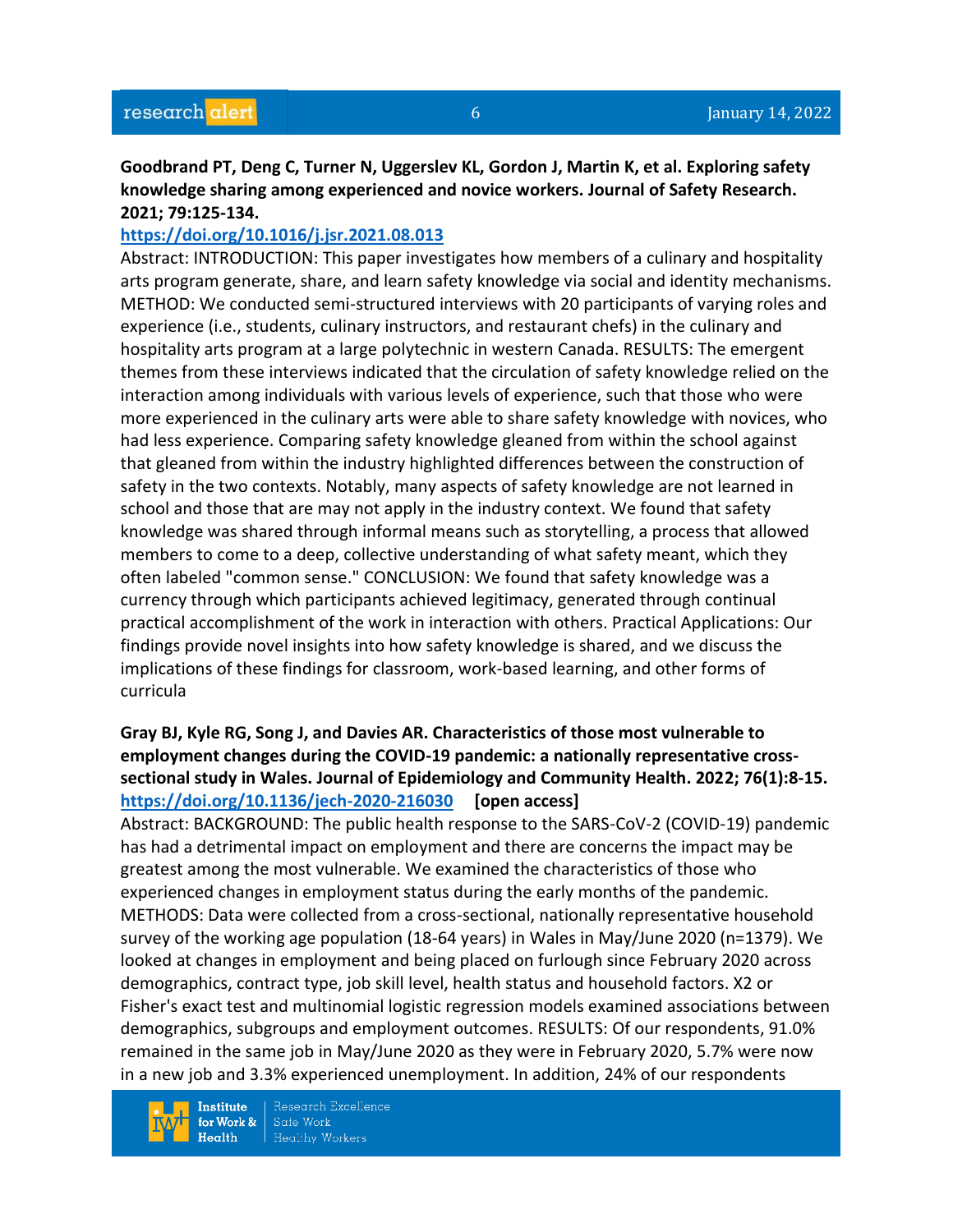reported being placed on furlough. Non-permanent contract types, individuals who reported low mental well-being and household financial difficulties were all significant factors in experiencing unemployment. Being placed on 'furlough' was more likely in younger (18-29 years) and older (60-64 years) workers, those in lower skilled jobs and from households with less financial security. CONCLUSION: A number of vulnerable population groups were observed to experience detrimental employment outcomes during the initial stage of the COVID-19 pandemic. Targeted support is needed to mitigate against both the direct impacts on employment, and indirect impacts on financial insecurity and health

## **Kreshpaj B, Bodin T, Wegman DH, Matilla-Santander N, Burstrom B, Kjellberg K, et al. Under-reporting of non-fatal occupational injuries among precarious and non-precarious workers in Sweden. Occupational and Environmental Medicine. 2022; 79(1):3-9. <https://doi.org/10.1136/oemed-2021-107856> [open access]**

Abstract: Background: Under-reporting of occupational injuries (OIs) among precariously employed workers in Sweden challenges effective surveillance of OIs and targeted preventive measures. Objective: To estimate the magnitude of under-reporting of OIs among precarious and non-precarious workers in Sweden in 2013. Methods: Capture-recapture methods were applied using the national OIs register and records from a labour market insurance company. Employed workers 18-65 resident in Sweden in 2013 were included in the study (n=82 949 OIs). Precarious employment was operationalised using the national labour market register, while injury severity was constructed from the National Patient Register. Under-reporting estimates were computed stratifying by OIs severity and by sociodemographic characteristics, occupations and precarious employment. Results: Under-reporting of OIs followed a doseresponse pattern according to the levels of precariousness (the higher the precarious level, the higher the under-reporting) being for the precarious group (22.6%, 95% CI 21.3% to 23.8%), followed by the borderline precarious (17.6%, 95% CI 17.1% to 18.2%) and lastly the non-precarious (15.0%, 95% CI 14.7% to 15.3%). Under-reporting of OIs, decreased as the injury severity increased and was higher with highest level of precariousness in all groups of severity. We also observed higher under-reporting estimates among all occupations in the precarious and borderline precarious groups as compared with the non-precarious ones. Conclusions: This is the first register-based study to empirically demonstrate in Sweden that under-reporting of OIs is 50% higher among precariously employed workers. OIs underreporting may represent unrecognised injuries that especially burden precariously employed workers as financial, health and social consequences shift from the employer to the employee.

# **Martell J and Guidotti TL. Trading one risk for another: consequences of the unauthenticated treatment and prevention of silicosis in Ontario miners in the mcintyre powder aluminum inhalation program. New Solutions. 2022; 31(4):422-433. <https://doi.org/10.1177/10482911211037007> [open access]**

Abstract: From 1943 to 1979, miners and factory workers in more than two hundred work

Research Excellence **Institute** for Work & Safe Work  $Health$ **Healthy Workers**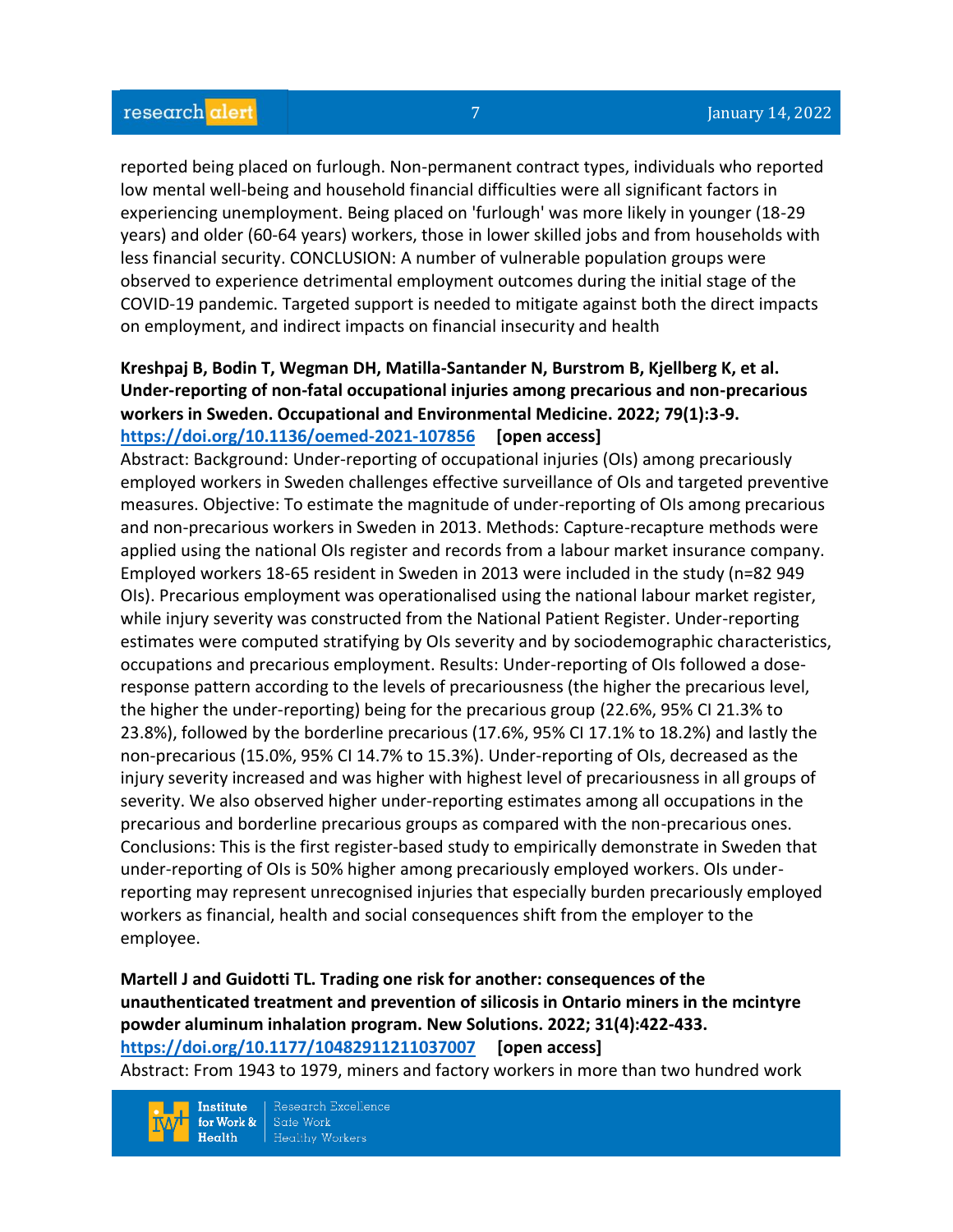sites globally were subjected to mandatory medical treatments by their employers as an unproven, and ultimately ineffective, treatment to prevent the lung disease silicosis. The treatments involved inhaling finely ground aluminum dust known as McIntyre Powder, blown into miners' change rooms each shift using compressed air systems. Tens of thousands of industrial laborers were exposed to McIntyre Powder, yet their story is scarcely known, and the possible health impacts of their aluminum treatments were rarely studied. This paper integrates the history of the aluminum prophylaxis program and its control by the northern Ontario mining industry with the lived experience of one of the affected miners, whose daughter created a voluntary registry which documents health issues in exposed miners, and stimulated research that found a link to her father's Parkinson disease

#### **Nowak K and Lukomska B. The impact of shift work on the well-being and subjective levels of alertness and sleepiness in firefighters and rescue service workers. International Journal of Occupational Safety and Ergonomics. 2021; 27(4):1056-1063. <https://doi.org/10.1080/10803548.2021.1933320>**

Abstract: Shift work can be associated with health and sleep problems, which may lead to cognitive impairment. This study investigated the effects of shift work on sleep, health behaviours and cognitive functions of Polish rescue service workers. We tested 18 paramedics working 12-h shifts, 15 firefighters working 24-h shifts and 17 daytime workers. We measured general sleepiness, workload during shifts and the occurrence of health behaviours. Additionally, we measured attention, executive function and subjective alertness. Paramedics showed lower average sleep duration and quality, and fewer health behaviours than firefighters and the control group. However, no differences were found in performance on cognitive tests between the groups and between the measures. The results indicate that the differences in job specificity may contribute to the effects of shift work on the sleep and health of the workers

# **Pauwels S, Boets I, Polli A, Mylle G, De Raeve H, and Godderis L. Return to work after long COVID: evidence at 8th March 2021. Report no: ER003 (2021). Health and Safety Executive:2021.**

<https://www.som.org.uk/return-work-after-long-covid-evidence-review>

#### **Staples JA, Erdelyi S, Moe J, Khan M, Chan H, and Brubacher JR. Prescription opioid use among drivers in British Columbia, 1997-2016. Injury Prevention. 2021; 27(6):527-534. <https://doi.org/10.1136/injuryprev-2020-043989>**

Abstract: BACKGROUND: Opioids increase the risk of traffic crash by limiting coordination, slowing reflexes, impairing concentration and producing drowsiness. The epidemiology of prescription opioid use among drivers remains uncertain. We aimed to examine populationbased trends and geographical variation in drivers' prescription opioid consumption. METHODS: We linked 20 years of province-wide driving records to comprehensive population-based prescription data for all drivers in British Columbia (Canada). We calculated

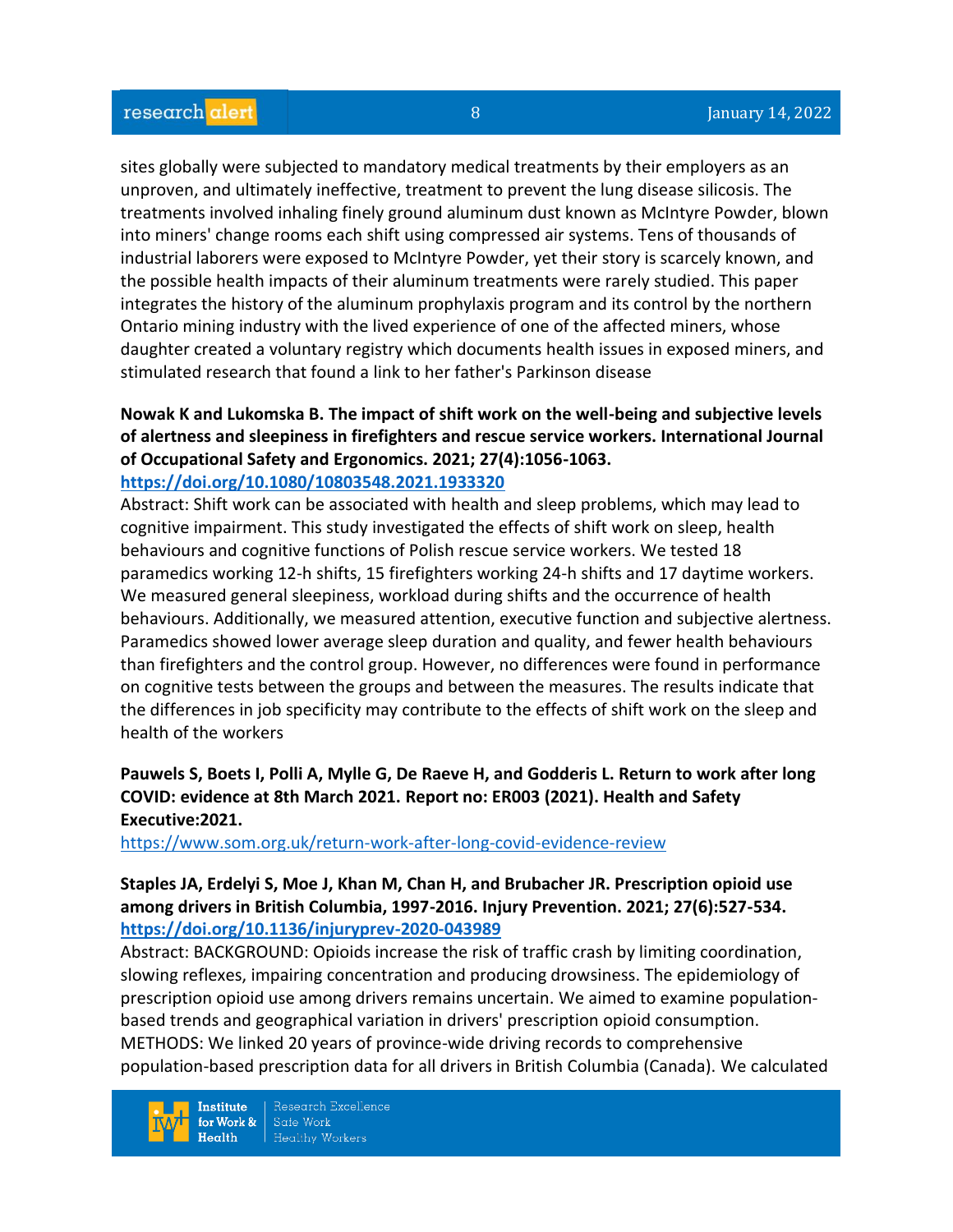age- and sex-standardised rates of prescription opioid consumption. We assessed temporal trends using segmented linear regression and examined regional variation in prescription opioid use using maps and graphical techniques. RESULTS: A total of 46 million opioid prescriptions were filled by 3.0 million licensed drivers between 1997 and 2016. In 2016 alone, 14.7% of all drivers filled at least one opioid prescription. Prescription opioid use increased from 238 morphine milligram equivalents per driver year (MMEs/DY) in 1997 to a peak of 834 MMEs/DY in 2011. Increases in MMEs/DY were greatest for higher potency and long-acting prescription opioids. The interquartile range of prescription opioid dispensation by geographical region increased from 97 (Q1=220, Q3=317) to 416 (Q1=591, Q3=1007) MMEs/DY over the study interval. IMPLICATIONS: Patterns of prescription opioid consumption among drivers demonstrate substantial temporal and geographical variation, suggesting they may be modified by clinical and policy interventions. Interventions to curtail use of potentially impairing prescription medications might prevent impaired driving

# **Sun F, Zhou Y, Dong L, and Qin H. Relationship between the use and type of eye protection and work-related corneal and conjunctival foreign body injuries. Injury Prevention. 2021; 27(6):521-526.**

#### **<https://doi.org/10.1136/injuryprev-2020-043958>**

Abstract: OBJECTIVE: This study was designed to reveal the relationship between the use and type of eye protection and the occurrence of work-related corneal and conjunctival foreign body injuries. METHODS: This is a retrospective cohort study of patients with work-related corneal and/or conjunctival foreign body injuries between 1 August 2017 and 31 July 2018. They were all diagnosed and treated at Jia Ding Hospital affiliated to the Shanghai University of Medicine and Health Sciences in Shanghai, China. All patients received a comprehensive eye examination and a face-to-face interview using a structured questionnaire by ophthalmologists. RESULTS: A total of 426 consecutive patients were included in the study. The majority of work-related eye injuries occurred in men (94.17%). Summer was the season that had the highest incidence of eye injuries, especially in July and August (38.03%). There were 290 patients (68.08%) that were injured more than once. The ratio of eye protection use to non-protection was 1:7 at the first time of eye injury. The ratio improved to 1:3 on subsequent injury. A majority of employers (79.11%) provided eye protection to employees. However, 19.95% of the workers were injured despite wearing a pair of protective spectacles. The causes of work-related eye injury were as follows: no eye protections provided (20.89%); unawareness of work safety (30.99%); defect of spectacles (47.18%). CONCLUSIONS: Protection use at work effectively prevents work-related eye injuries. Both employers and employees require improved awareness of workplace hazards and personal protection. Eye protection should be selected appropriately according to the work environment

**Turjeman A, Poran I, Daitch V, Tau N, Ayalon-Dangur I, Nashashibi J, et al. Inadequate reporting of participants eligible for randomized controlled trials: a systematic review and meta-analysis. Journal of Clinical Epidemiology. 2021; 140:125-134.** 

**Institute** for Work &  $Health$